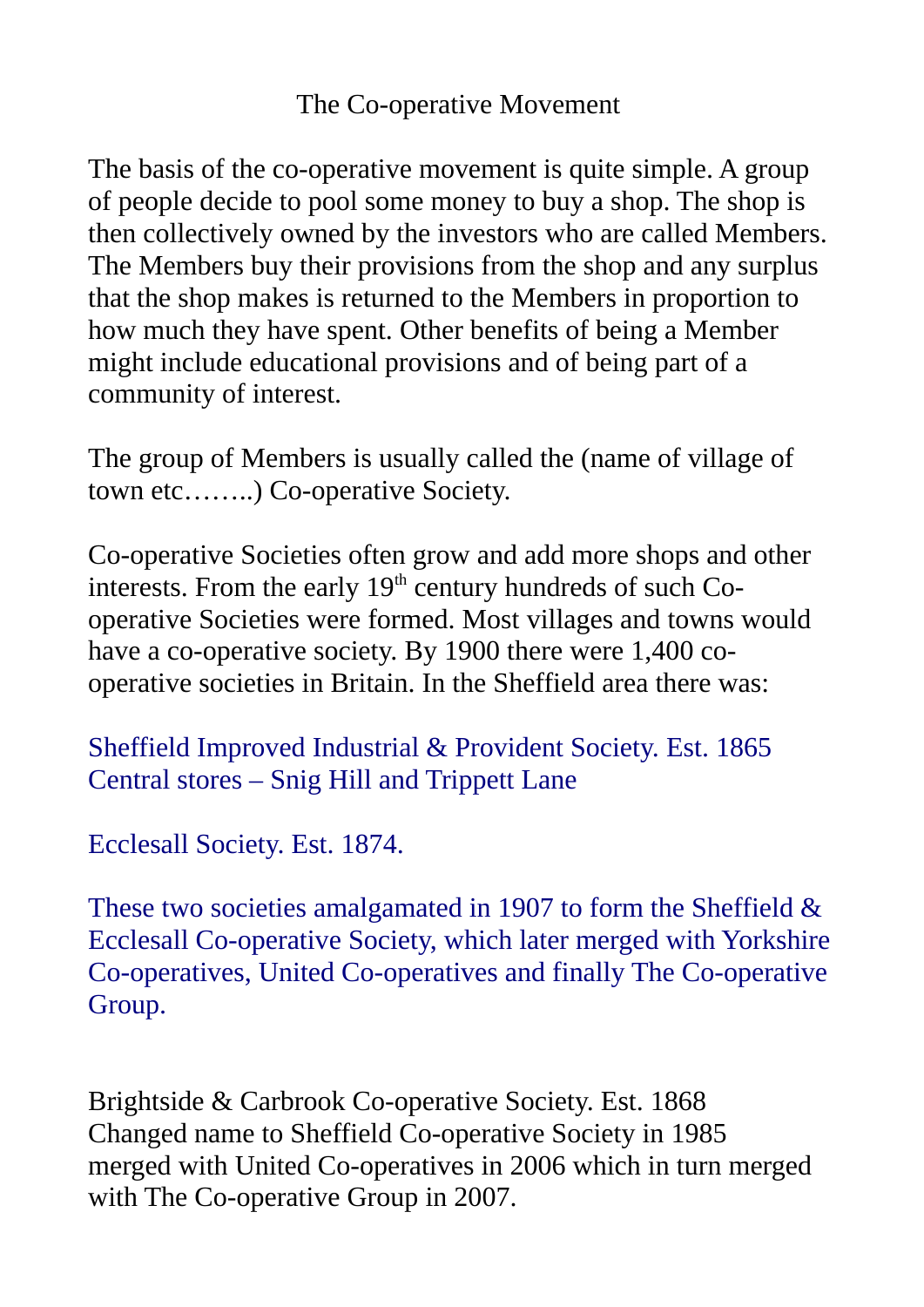By 1976 the following Co-operative Societies had merged with Brightside & Carbrook Co-operative Society:

- Woodhouse & Handsworth
- Oughtibridge,
- Stocksbridge
- Killamarsh
- Tideswell.

In 1968, Bakewell Co-operative Society merged with Sheffield & Ecclesall Co-operative Society

- In 1900 there were 1,400 Co-operative Societies
- by 1950 there were 1,000
- by 1960 there were 875
- in 2019 there are 15

Today, The Co-operative Group is the biggest in Britain and all of the Co-operative supermarkets in Sheffield are part of The Cooperative Group. Other co-operative societies which are still trading include:

- Midcounties Co-op
- Central England Co-op
- East of England Co-op
- Heart of England Co-op
- Lincolnshire Co-op

The number of Societies has reduced from 1,400 to 15 mainly through mergers.

In 1863 a co-operative wholesale society was founded (the CWS). The Co-operative Societies became Members of the CWS which supplied most of their goods. This created a federation of cooperative societies, often called The Co-operative Movement.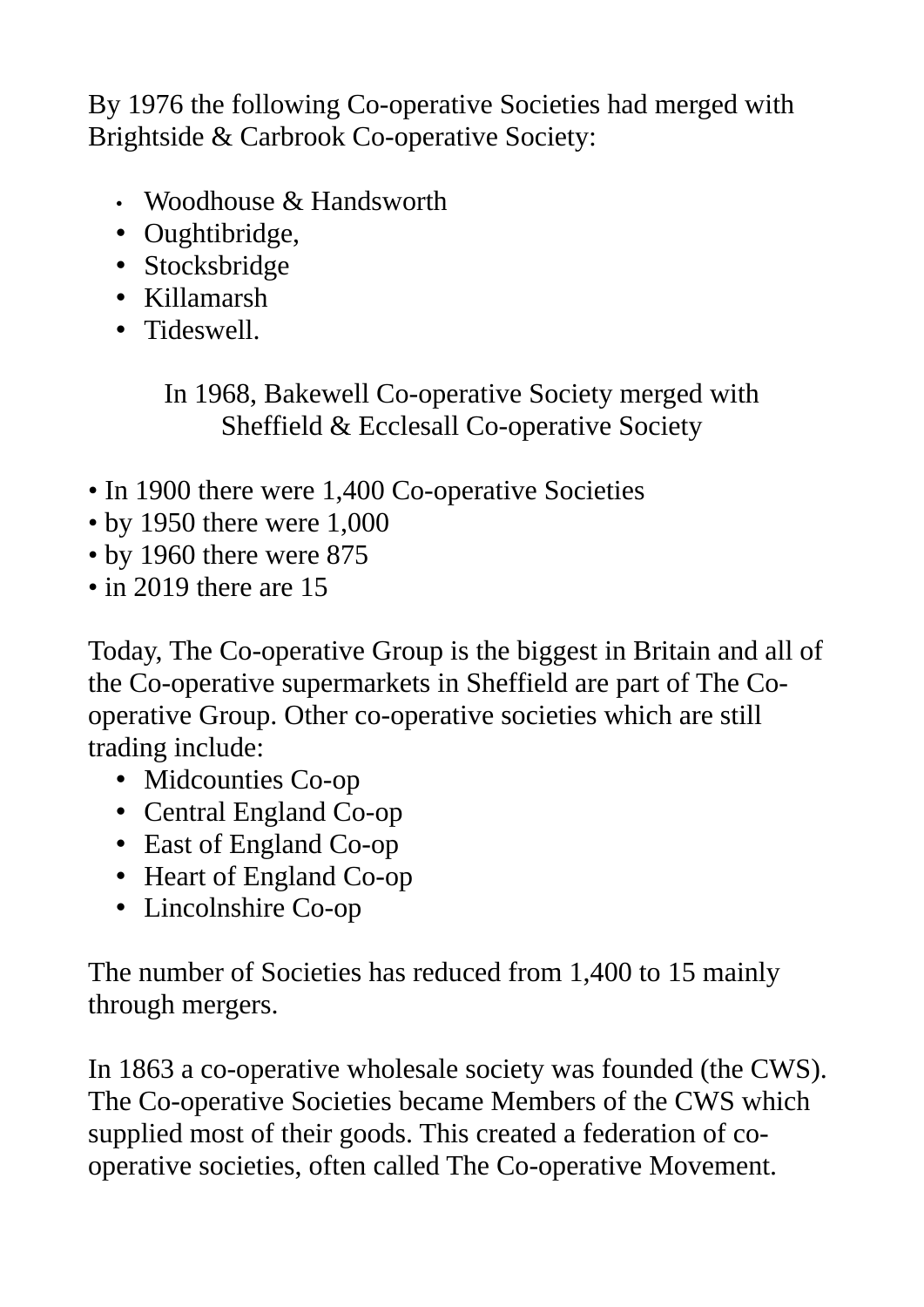The Co-operative Movement was supported by The Co-operative Union (which is now called Co-operatives UK).

Horora Enfield in 1927 wrote about how co-operative societies eliminate profit on price;

"…..the private ownership of capital allowed thousands of men and women and little children to be employed and exploited for the profit of one; the making of "profit on price" placed them as much at the mercy of the private trader as of the private employer, till money wages bore no relation either to effort or to needs; it was a system of competition for profits and competition for employment......"

"…..for when the profits are given back to the purchaser from whom they come they cease to exist; in the Rochdale system there is no such thing as profit or profit-making."

"….In all these developments ( of the co-operative movement ), the motive has been to bring an ever larger part of industry within the orbit of the consumers' movement, for so long as Co-operation is only, as it used to be thought, "a state within a state", a system operating within the alien system of capitalism, dependent on capitalist production, governed by capitalist finance, and competing with capitalist rivals, the full effects of co-operative principles cannot make themselves felt…."

"The dividend on purchase does much more than eliminate profit from co-operative transactions. It eliminates the profit-making motive. For whatever may be said about the "dividend hunting" of co-operators – a charge which is usually made by those with a very superficial knowledge of the Movement – it is something quite different from profit seeking. The essence of profit-making is the retaining by one party of a surplus paid by another party to the transaction: the co-operative dividend on the other hand is a restoration of that surplus to the party by whom it was paid. Moreover, in the consumers' movement, sellers and purchasers are the same people in their collective and individual capacities respectively. The members collectively sell to the members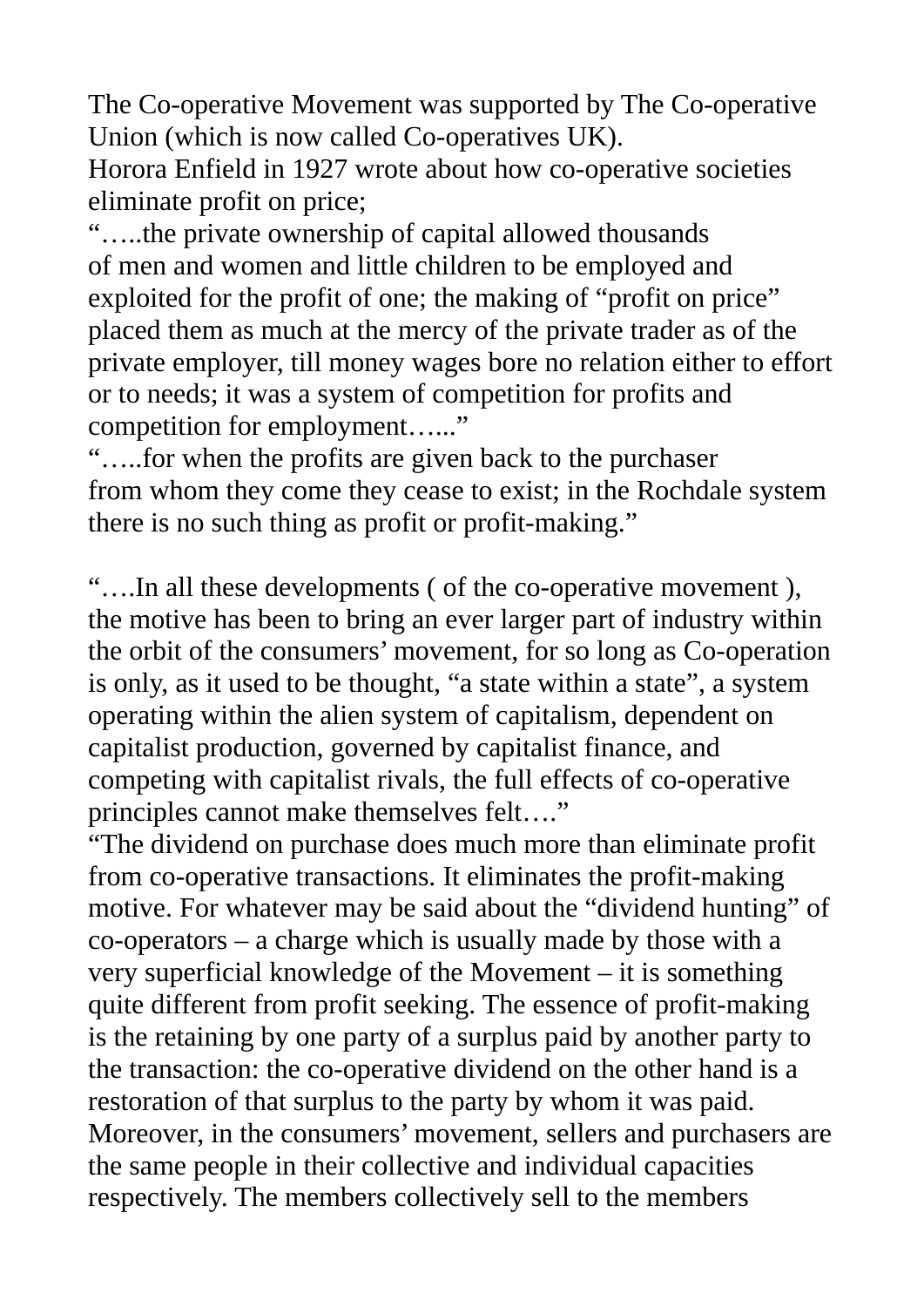individually, the whole business being owned and controlled by the members".

"Under the present profit-making system it is to the interest of the owners of industry to charge as high a price as the consumer will pay. There is a point beyond which prices cannot be put up because the reduced sales and consequent increase in costs would more than counterbalance the high prices. But the motive towards raising prices is always there, and wherever the consumer can be exploited with impunity he is. Thus prices do not necessarily correspond to the real cost of production at all, and as they are continually changing the workers never know what the real value of their wages is. Where there is a scarcity in any essential commodity for instance, or even the probability of scarcity, prices go up. This is not necessarily due to any increase in the cost of producing the articles, but occurs because capitalism sees its chance of playing off the needs of consumer against those of another and of getting the biggest price either is willing to pay. In industries largely controlled by trusts and monopolies prices are even kept high by restricting production, so as to create an artificial scarcity. Under a co-operative system these things would not happen. As the surplus is returned to the purchaser and there are no profits made, there can be no reason for raising prices except where the cost of production or distribution really rises".

## **Brightside & Carbrook Co-operative Society**

## OBJECTS OF THE SOCIETY

To produce and distribute goods that are made under proper and duly recognised Trade Union conditions of labour.

To promote organisation for the Social Advancement and better Economic Conditions of its Members by the medium of Conferences, Classes, Lantern Lectures and other propaganda means of social intercourse.

To oppose and renounce the evils of Competitive Trading, by securing for the workers immunity against the tyranny of sweated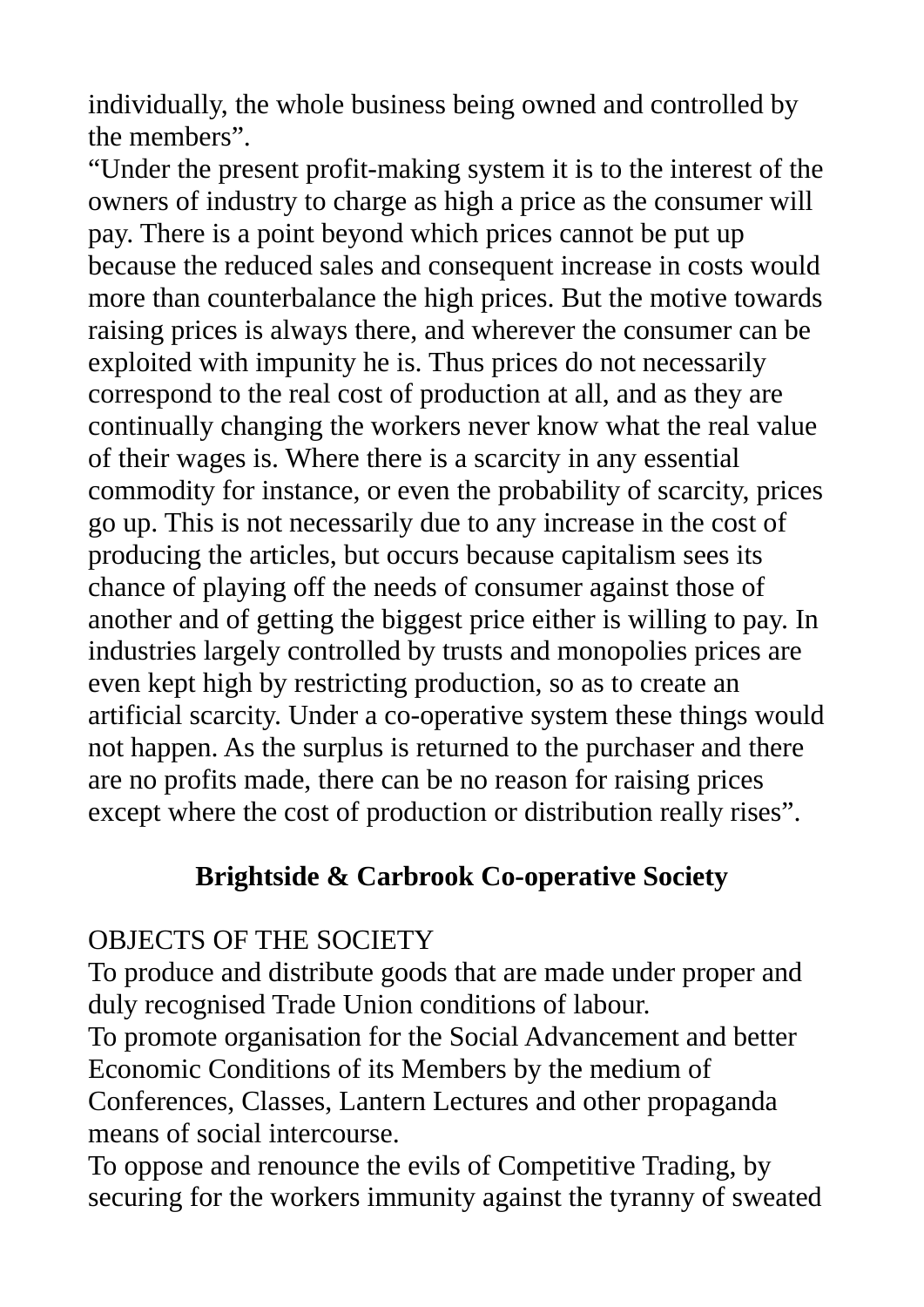labour, and thus imparting thereto healthier and happier surroundings.

To divide Half-Yearly the surplus left, after due observance of the foregoing conditions amongst the members in proportion to their purchases and to encourage a policy of thrift and Self-help by the usual employment of members accumulated Dividends and Homesaving Deposits in the Societies operations.

EVERY MEMBER ASSURED FREE

NO MEDICAL EXAMINATION. NO PREMIUMS. Remember that your HUSBAND or your WIFE is assured under this Scheme.

## **The Brightside & Carbrook Co-operative Society story**

Collective self help was alive and well in the 1860's in Sheffield. Workers in the industrial East End were becoming more literate and were becoming actively involved in the Mechanics Institute and Library and the Working Men's Clubs. These clubs were a meeting place for enquiring minds to listen to and debate the subjects of the day. Such were the men of the blacksmiths shop of Wm Jessop & Sons Ltd., who one night met in the School Room, Dean Street, Brightside and the subject of the working men's cooperative at Rochdale cropped up. No one could explain until one member said that he noticed the word 'Co-operative' on a clock over a shop at Kilnhurst. A deputation went over and the secretary of Kilnhurst Co-operative, Mr Charles Holroyd, not only explained the principles behind this form of trading, but came over to Brightside and gave a talk to the club members on how to start a similar co-operative in Brightside and Attercliffe. The result was that a collection was taken and the proceeds started what became Brightside & Carbrook Co-operative Society.